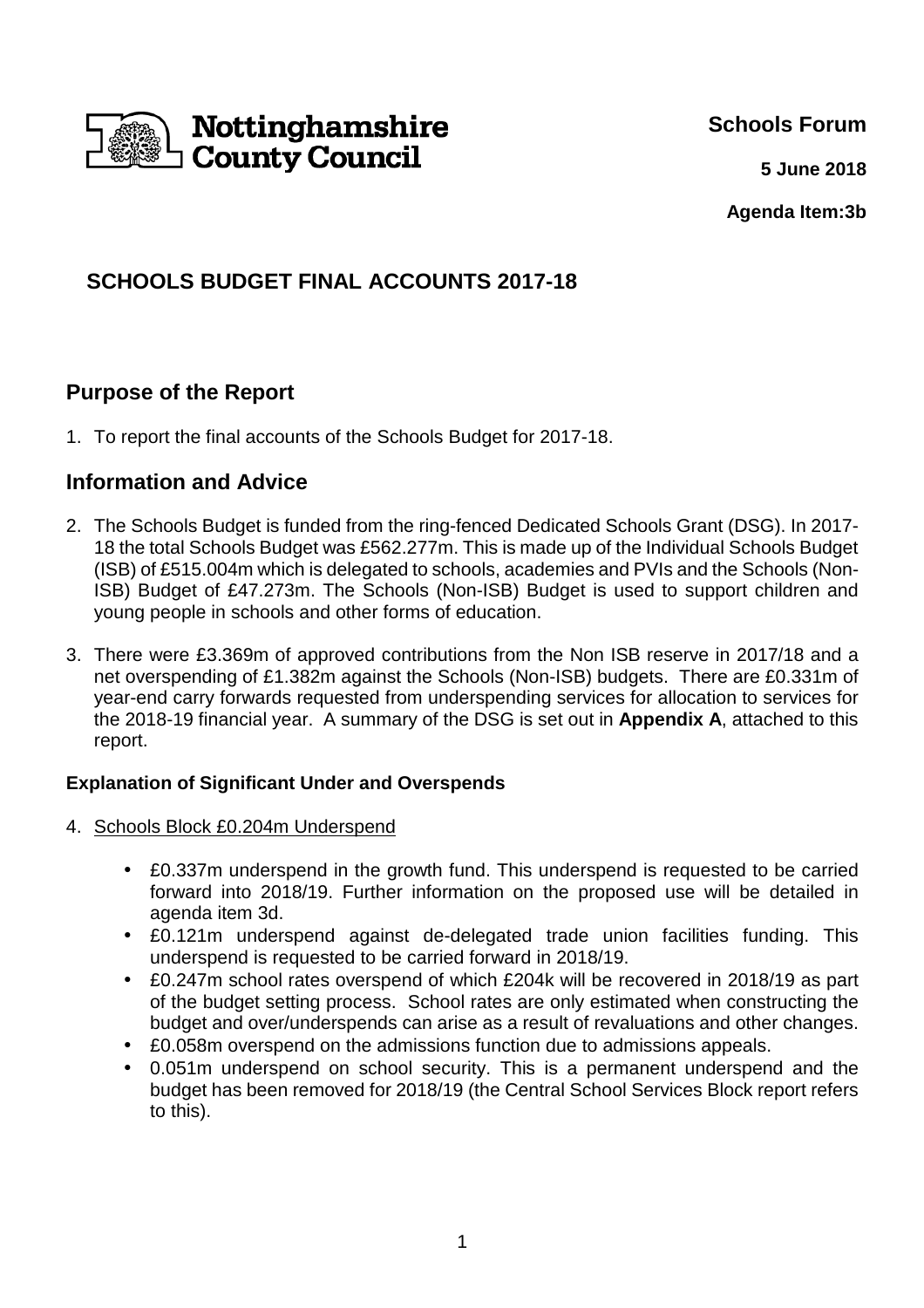#### 5. High Needs Block £2.737m Overspend

The overspend has reduced by £0.799m from a forecast £3.536m at period 9. The main reasons for this are vacancies being frozen in the Inclusion service and Partnership team (£53k), EHCP placements finishing earlier than anticipated (£338k), additional income for EHCP being received (£102k), net expenditure on other local authorities' special school places, HLN and AFN reducing (£150k), additional income being claimed through CRM (£120k) and a Primary Partnership not receiving all their funding (36k).

Appendix B provides a full breakdown of the variances within the High Needs Block.

#### 6. Early Years Block £1.151m Underspend

The underspend is mainly due to the redetermination of the Early Years block funding allocation for the 15 hours of childcare for working parents. The funding allocation is calculated using the January 2017 census data and then redetermined when the January 2018 census data is available. Due to a higher than expected take up of the additional 15 hours of childcare for working parents, the authority is expecting an additional £1m of income in June. This is due to the way the additional 15 hours of free entitlement has been funded and is expected to be a one off benefit.

There is also an underspend on the universal funding for 3 & 4 year olds due to attendance on census dates being higher than the average attendance for the year.

£115k of Early Years Pupil Premium and Disability Access Fund was unspent at the year end. It is not expected that the ESFA will reclaim this.

#### **Use of the Schools (Non-ISB) Reserve**

- 7. As the summary of the Schools Budget set out in **Appendix A** shows, the accumulated Schools (Non-ISB) Reserve was £6.724m at the beginning of 2017-18. Based on the net effect of the in year overspend and use of reserves outlined in paragraph 3, there is a projected surplus of £1.642 on the Schools (non-ISB) Reserve for 2018-19.
- 8. It had previously been forecast that the Non ISB reserve would have a £437k deficit (January 2018 HNB pressures report) as a result of the HNB overspend. As a result of the reduction in the HNB overspend and the additional Early Years block funding the deficit position has been avoided.
- 9. The reserve can be used to support additional expenditure provided that the Schools and Early Years Finance (England) Regulations 2017 are complied with.
- 10. It may be used to support central school services block expenditure provided no spending limits are breached, for example the Combined Services budgets are restricted to historic commitments and require Secretary of State approval to add new commitments or increase expenditure on existing ones.